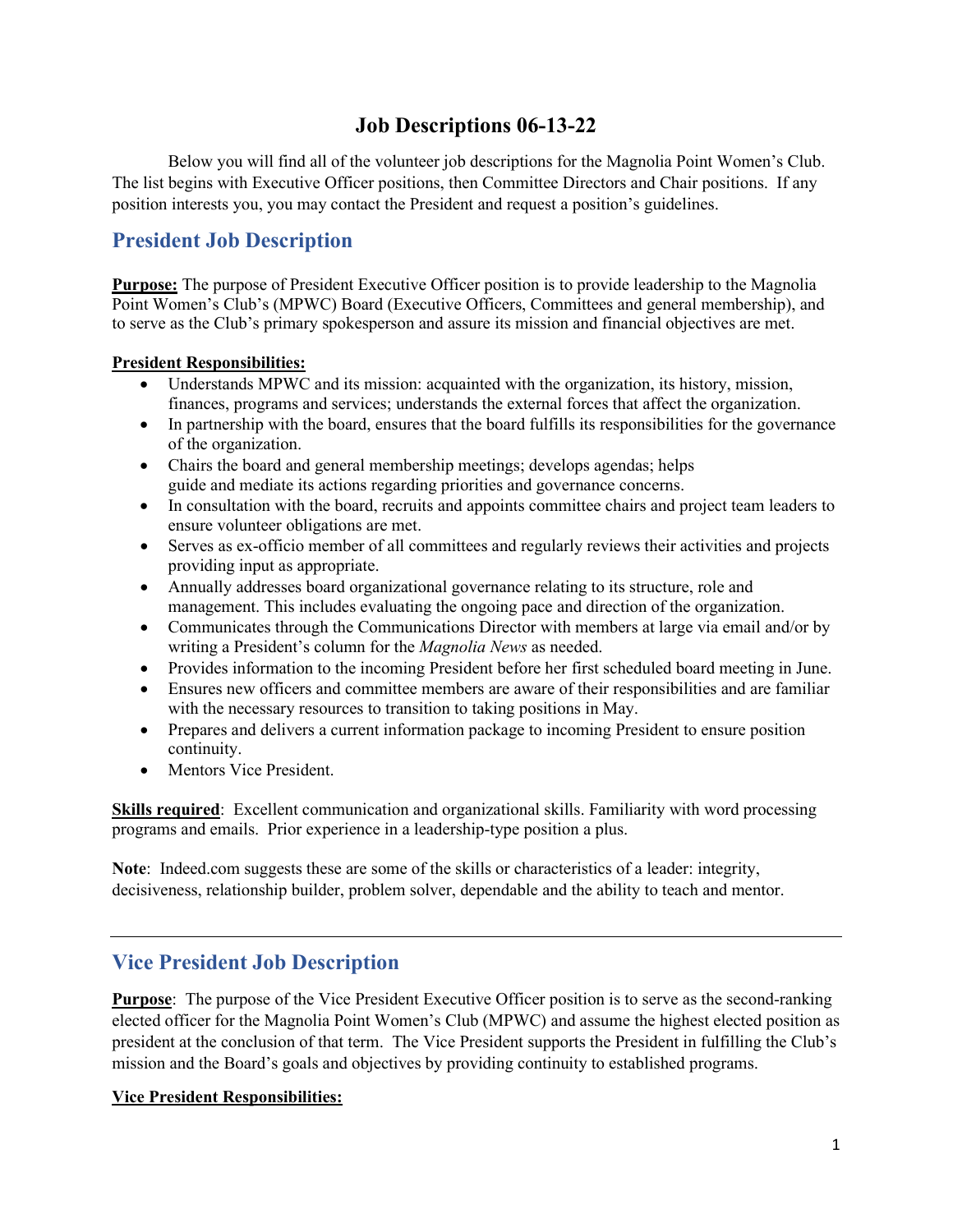- Executes the duties of the President in her absence.
- Attends scheduled board, Executive Officer, and general meetings.
- Attends at least one meeting of all Committees during term to understand the process and function of each.
- Accepts responsibilities delegated by the President.
- Maintains a committee inventory of physical and paper items particular to the committee's activity (notebooks, thumb drives, keys, etc.).
- Activates the Nominating Committee (the board) in January of each year to solicit nominations to arrive at an Executive Officers' slate of prospective candidates to be presented to the general membership in March and voted on at the general meeting in April.
- Is responsible for purchasing a gift for the outgoing President to be presented at the May Installation meeting. The gift is purchased through MP Golf shop and is usually a crystal object/etched and presented at the May meeting (amount to spend - \$100 - \$200 max).
- Assures that worthy members are recognized at general meetings with a token of MPWC's appreciation.
- Assures that the suggestion box is at general meetings and suggestions are given to the President for board discussion.

**Skills required**: Familiarity with word processing programs and emails. Prior experience in a leadership position a plus; good communication skills a must.

 $\_$  , and the contribution of the contribution of the contribution of the contribution of  $\mathcal{L}_\text{max}$ 

**Note**: Indeed.com suggests the following skills or characteristics of a mentor leader: integrity, decisiveness, relationship builder, problem solver, dependable and the ability to teach and mentor.

# **Treasurer Job Description**

**Purpose:** The purpose of the Treasurer Executive Officer position is to serve as the volunteer chief financial officer of the Magnolia Point Women's Club (MPWC). The position calls for financial management ability to assure financial stability, budget development and oversight custody of MPWC funds.

## **Treasurer Responsibilities:**

- Serves as Chair of the Finance Committee.
- Serves as a member of the MPWC Executive Board.
- Oversees payment of all expenses.
- Maintains an accounting system and ensures that financial records are accurate and accessible as required.
- Reviews the monthly financial statement of income, expenditures and bank statements.
- Submits the following reports to Board and/or membership:
	- $\checkmark$  Monthly treasurer's report to members reflecting all income and expenses.
	- $\checkmark$  Quarterly report for the Finance Committee to review, comparing budgeted amounts versus actual income and expenses, and making recommendations from the committee if applicable.
	- $\checkmark$  Annual Finance Committee report and a Treasurer's report presented to the Board, providing recommendations from the committee if applicable.
- Annually reviews strategic plan to identify budgetary needs.
- In conjunction with the Finance Committee, assists all board members and committee team chairs in developing and maintaining individual budgets.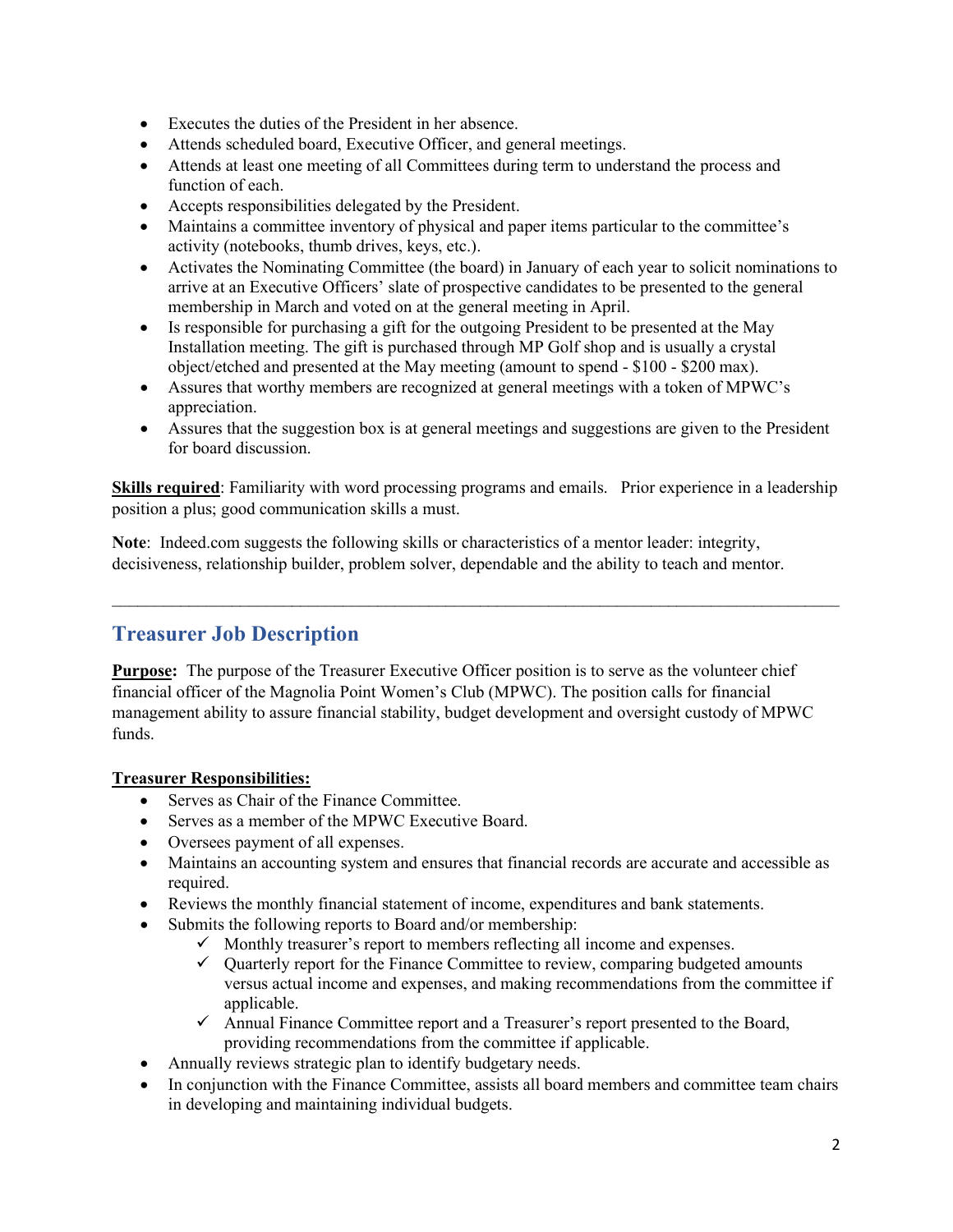- In conjunction with the Finance Committee, develops the budget for the coming year and submits it to the Board for review and final approval no later than the July board meeting.
- Authorizes filing of Form 990 annually with the Internal Revenue Service.
- Submits annual reports to the state of Florida.
- Selects an assistant treasurer with appropriate skills to assist.

**Skills Required:** Prior experience with accounting and/bookkeeping; experience with word processing, email and appending attachments to emails, and printing (a PC and printer are required.

## **Corresponding Secretary Job Description**

**Purpose:** The purpose of the Corresponding Secretary Executive Officer position is to maintain bylaws, update the committee guidelines, compose and send correspondence on behalf of the organization and maintain the Post Office Box. Should the occasion arise, assume the President's duties in the absence of the President and Vice President.

#### **Corresponding Secretary Responsibilities:**

- Is familiar with MPWC: acquainted with the mission, organization, history, finances, programs, activities and services.
- Opens and distributes incoming mail; composes and sends outgoing correspondence on behalf of the President and the organization.
- Maintains bylaws if required under the direction of the Executive Officers.
- Maintains Executive Officer, Committee and Subcommittee job descriptions by assuring the Club's thumb drive containing this information is current. Provides updates on this information to the Club's President and Communications Director for posting on the website.
- Investigates educational and other pertinent opportunities beneficial to the Club's Board.
- Assures that the incoming President is given the Club's updated thumb drive.
- Executes duties of President in the absence of the President and Vice President.

**Skills Required:** Ability to compose business letters, use word processing software, and print and send emails including attachments. Prior experience as a secretary or office assistant is a plus.

## **Recording Secretary Job Description**

**Purpose:** The purpose of the Recording Secretary Executive Officer position is to document and maintain the Magnolia Point Women's Club Board and member meeting minutes for final approval by the President and distribution of the general minutes by the Communications Director to the membership and to the Website.

#### **Recording Secretary Responsibilities:**

- Documents the minutes at all board and membership meetings.
- Submits written drafts of minutes, presented in an agreed upon format, to the President, Vice President, and Communications Director for approval within a week after the meeting, and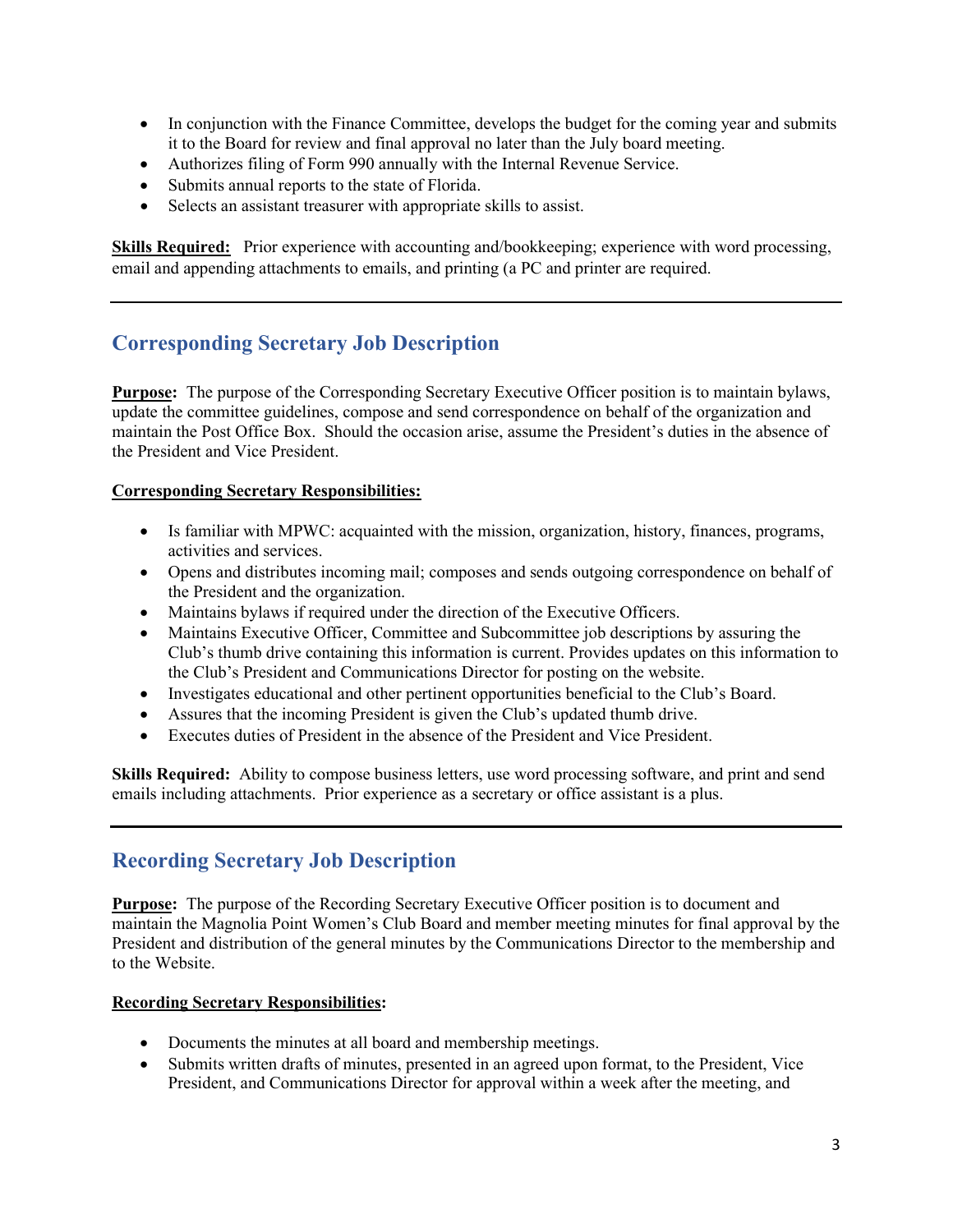ensures finalized board/general meeting minutes are accessible tools for governance two weeks prior to the next board/general meeting.

- Ensures that all minutes are maintained in a notebook and/or on a thumb drive as a permanent record for MPWC.
- Provides finalized board minutes to the President to be submitted for board approval.
- Provides general minutes to the Communications Director for posting to the MPWC website once approved and before the next meeting of the membership.
- Understands the governing policies of the MPWC and is acquainted with the MPWC Bylaws and the basics of *Roberts Rules of Order.*
- Assigns a substitute to record the minutes in the event she is not able to attend a meeting.

**Skills Required:** Ability to take meeting minutes, use word processing software, and print and send emails including attachments. Prior experience as a secretary or office assistant is a plus.

**\_\_\_\_\_\_\_\_\_\_\_\_\_\_\_\_\_\_\_\_\_\_\_\_\_\_\_\_\_\_\_\_\_\_\_\_\_\_\_\_\_\_\_\_\_\_\_\_\_\_\_\_\_\_\_\_\_\_\_\_\_\_\_\_\_\_**

# **Executive Board Advisor**

**Purpose:** The Executive Board Advisor position is filled by the outgoing President acting in an advisory, non-voting capacity. The purpose of this Executive Officer position is to provide continuity and advice to the incoming President and board.

#### **Executive Board Advisor Responsibilities:**

- As a former Executive Officer, the outgoing President is available to advise the incoming President and other board members on Club matters.
- Advice may include sharing experiences that facilitate board deliberations along constructive and productive lines and providing information or suggestions to any and all members.
- Attends board meetings as an advisor upon request for one year.
- -----------------------------------------------------------------------------------------------------------------------------

## **\*\*NOTE: Committees are in order of the Committee Directors followed by Subcommittee chairs.**

------------------------------------------------------------------------------------------------------------------------------

# **Activities Committee Director Job Description and Guidelines**

**Purpose:** The purpose of the Activities Committee Director position is to plan programs, speakers, and social activities that follow the regular monthly business meeting, and to plan and organize social gatherings outside the monthly meetings. This committee serves to maintain and increase member involvement. It also serves to foster fun and friendship among members.

## **Activities Director Responsibilities:**

- Solicits member volunteers to assist in planning activities and socials.
- Solicits program and social ideas from the general membership, and presents ideas to the board for approval.
- Considers presenting a variety of different speakers/social activities at meetings to attract the greatest number of members. Works with committee members to settle on activities and programs that would appeal to the general membership.
- Oversees contacting speakers and scheduling of activities.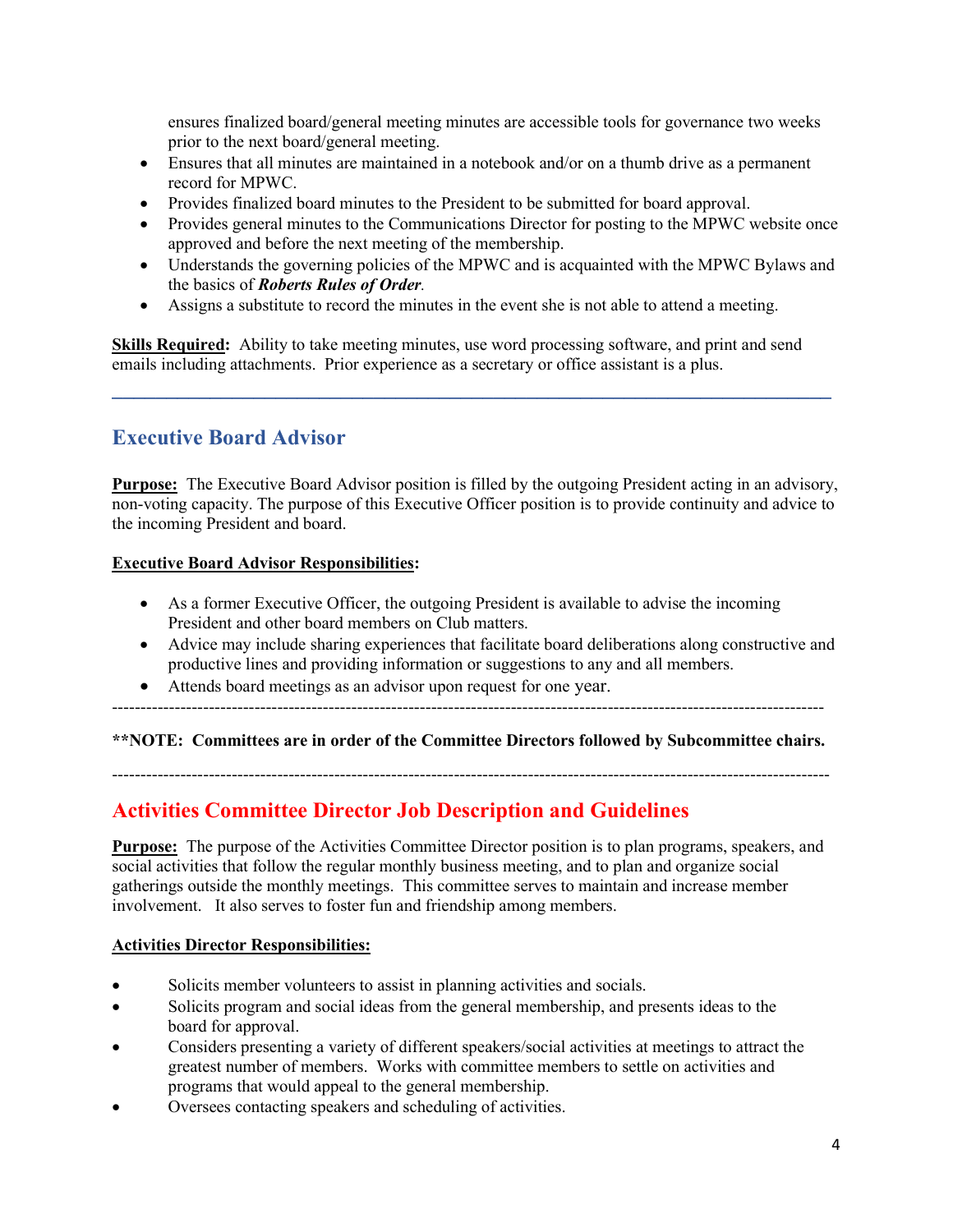- Assures the purchase and presentation of gift or payment to speaker.
- Annual Activities and Socials include: Installation of Officers Luncheon in May, the Christmas Party in December, and the Ice Cream Social in the spring.
- Reports monthly in writing directly to the President.

## **Month-to-Month Activity Volunteer responsibilities (in the event that the position of Director is not filled):**

- Volunteer solicits a speaker/presenter as an expert in some field; or devises a fun activity for the Club after the general meeting.
- Signs up on the Activity Monthly Sheet.
- Engages other members for assistance as needed.
- Clears the activity (informational or fun) with the Board of Directors.
- Manages the activity
- Advises any speaker/presenter of our policy regarding promoting a business during the activities. (see below).

**Skills Required**: Team building; communication, planning and organizational skills.

**Note**: Anything political in nature is inappropriate.

**Note: Informational Activities:** If a speaker is engaged for a presentation to the Club, the activities director for that month must share the following with that speaker prior to confirming an engagement:

An expert is engaged with the intent that he/she share information that would be informative to the club (e.g.: book author). When done with the presentation, a speaker may say that he/she has brochures, business cards, or other items to share if anyone is interested but only after the activities is over and not during the presentation (e.g.: the book author can sell copies of his books but only when done with the talk.)

-------------------------------------------------------------------------------------------------------------------------------

# **Communications Committee Director Job Description**

**Purpose**: The purpose of the Communications Director position is to provide information to the Magnolia Point Women's Club (MPWC) members at the request of the President or other designated committee members in consultation with the President.

## **Communications Director responsibilities:**

- Reports directly to the President.
- Is responsible to fill the subcommittee open positions with the help of the board.
- Manages the following subcommittees: Historian, Publicity, Newsletter, Member Database, Printshop and Webmaster.
- Delegates communication responsibility when not available to a designated Communication Chair.
- May communicate through the Homeowner's Association (HOA).
- Sends emails regarding general community notices to Club members as requested by any Committee Director in consultation with the President.
- Prepares and edits articles for the *Magnolia News* on behalf of MPWC.
- Is responsible for final editing of all articles and outgoing communications.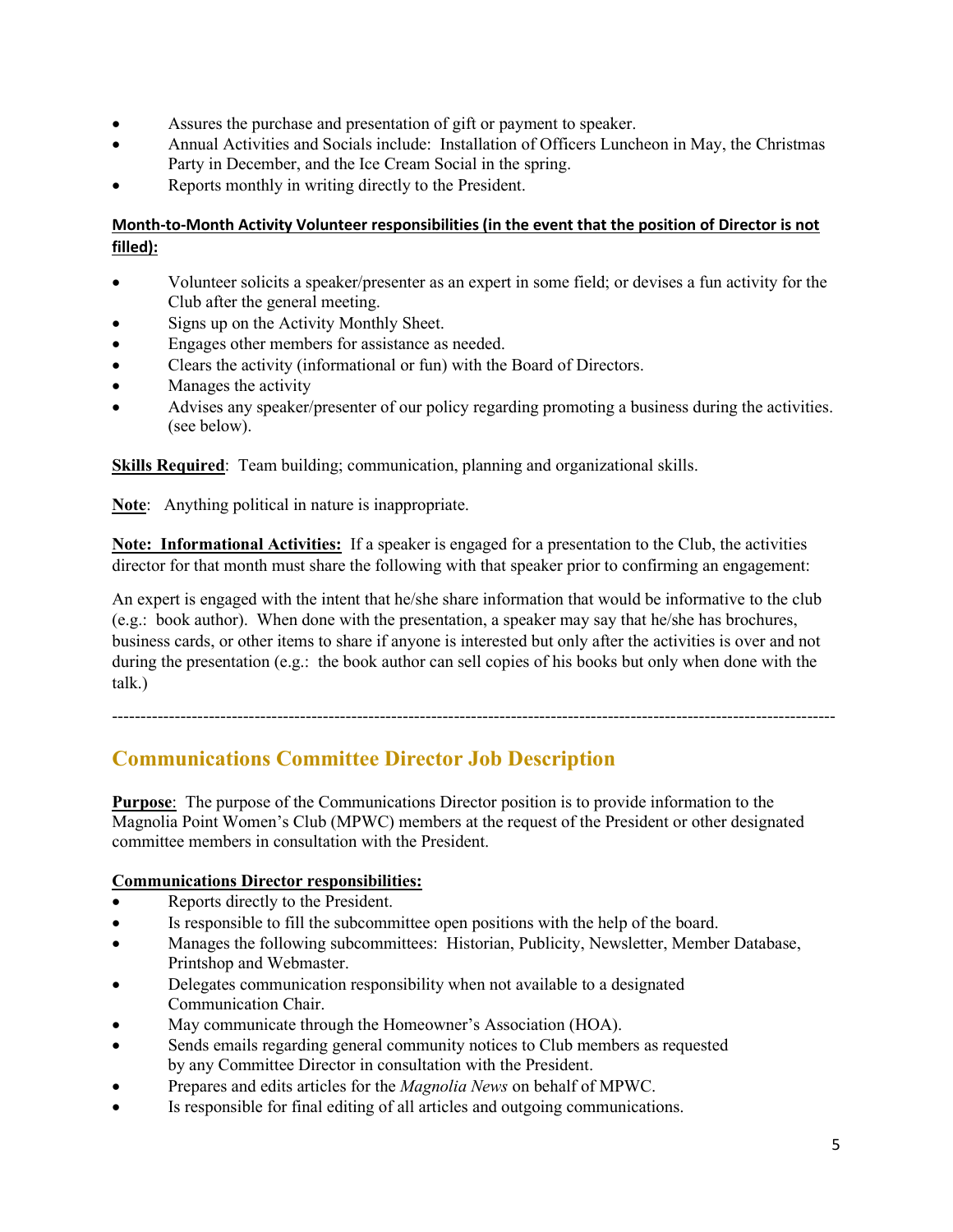- Oversees the gathering and maintenance of current and correct member information including
- address, telephone, email, birthday, wedding anniversary, and spouse's name (if applicable) of all MPWC members.

 $\_$  , and the contribution of the contribution of the contribution of the contribution of  $\mathcal{L}_\text{max}$ 

Attends board and general MPWC meetings.

**Skills Required:** Committee coordination; Computer skills; writing and editing skills.

## **Historian Subcommittee Chair Job Description Communications Committee**

**Purpose:**The purpose of the Historian Subcommittee Chair position is to preserve the history of the MPWC members and their activities.

#### **Historian Chair Responsibilities:**

- Prepares and maintains an organized scrapbook and digital account of the history of the Magnolia Point Women's Club.
- Collects and organizes hard copies and digital copies of publicized events such as memorabilia from *The Magnolia News*, newspaper articles, awards, pictures, etc.
- Collects and/or takes photos of MPWC events to include names of people in the photo, and the name and date of the event and maintains both hard and digital copies of these photos.
- May use the MPWC Printshop when hard copies of photos or other memorabilia are needed.
- Oversees the digitizing of past scrapbooks and current memorabilia.
- Maintains and oversees the storage of the MPWC scrapbooks in Clay County Historical Society Museum.
- Prepares an organized thumb drive with all MPWC digital memorabilia.
- Works with the Webmaster to post digital memorabilia on the MPWC website.
- Provides Communications Director with a monthly report of any activity.
- Attends board meetings if asked by Communications Director or President.

**Skills Required**: Organizational skills. Follow-up with items and/or articles that pertain to the club for inclusion into the scrapbook and digital folders/thumb drive

## **Newsletter Subcommittee Chair Job Description (Temporarily Suspended) Communications Committee**

**Purpose:** The purpose of the Newsletter Subcommittee Chair position is to be the editor of the Magnolia Point Women's Club (MPWC) newsletter.

#### **Newsletter Chair Responsibilities:**

- Reports to the Communication Director monthly.
- Prior to any newsletter publication, solicits (by email) and edits articles received from executive officers, committee directors and chairs, and general members about happenings of interest or any ads.
- Write articles concerning pertinent information for Club members.
- Puts together articles and information into a newsletter type format.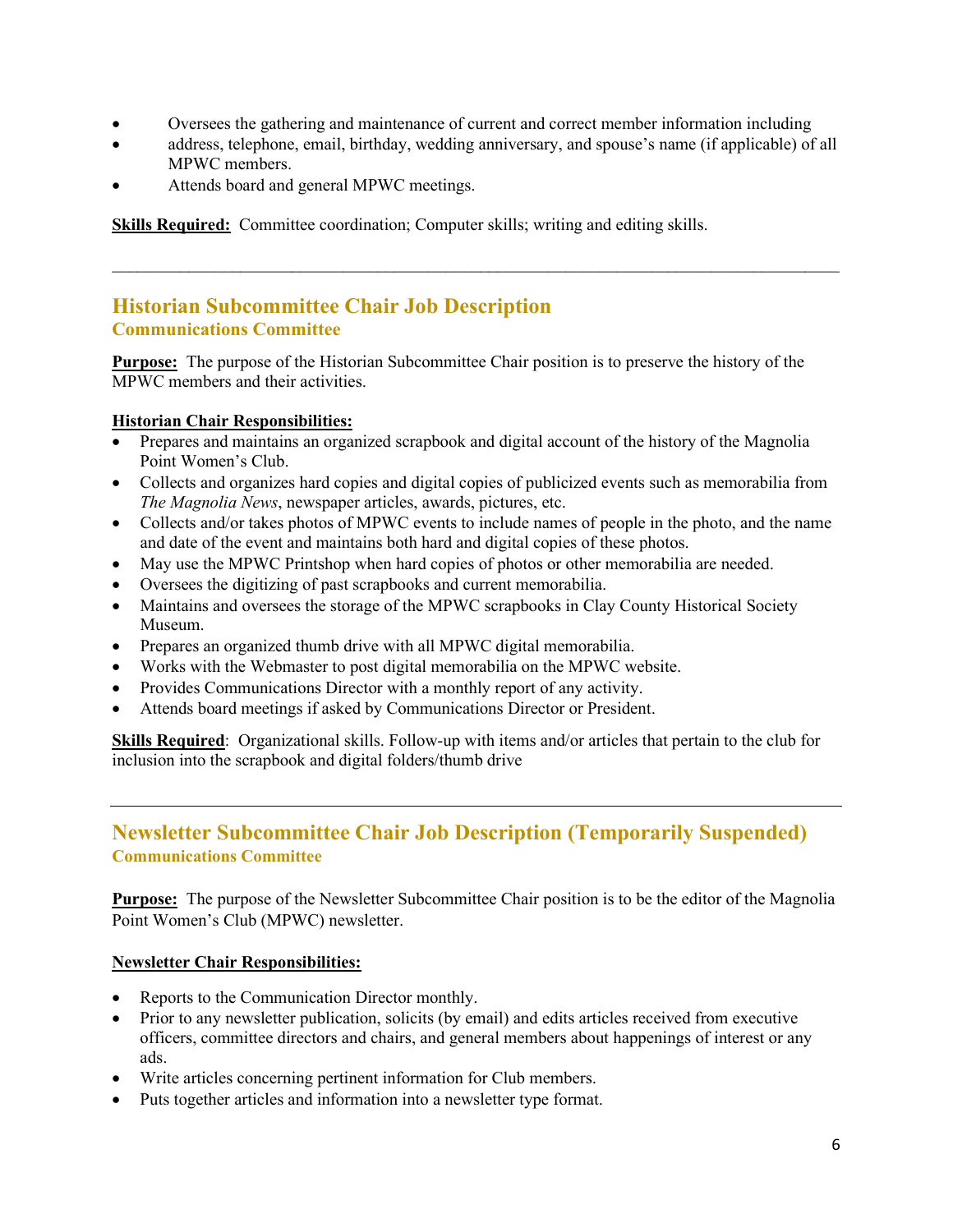- Asks the webmaster to post the newsletter on the mpwc.org web site.
- Asks the Communications Director to distribute the newsletter via email to all club members.
- The newsletter Chair, or a designated helper, assures that photos of interest at meetings and events are taken. If a helper is used, photos must be sent to the newsletter chair.

 $\_$  , and the set of the set of the set of the set of the set of the set of the set of the set of the set of the set of the set of the set of the set of the set of the set of the set of the set of the set of the set of th

**Skills needed:** Word processing program skills (Word, WordPerfect, Publisher); excellent communication skills (composing and editing). Photo editing skills required.

## **Publicity Subcommittee Chair Job Description Communications Committee**

**Purpose:** The purpose of the Publicity Subcommittee Chair position is to write press releases for local news outlets, manage social media, engage in media building and making media inquiries to publicize Magnolia Point Women's Club (MPWC) activities and accomplishments

## **Publicity Chair Responsibilities**:

- Consults with the Communications Director prior to any media post.
- Provides the Communications Director with a monthly written report of the status of any MPWC activities related to the following types of publicity:
- Creates, edits and submits content for press releases. Submits all press releases and photos to the media. (Press Releases)
- The Chair or a designated member coordinates all public relations activities including Facebook, YouTube, etc. (Social Media)
- Builds existing media relationships and cultivates new contacts to grow awareness of Magnolia Point Women's Club at the local news level. (Media Building)
- Manages media inquiries and interview requests. (Media Inquiries)

**Skills required:** Writing editing, and word processing skills.

## **Webmaster Subcommittee Chair Job Description Communications Committee**

**Purpose:** The purpose of the Webmaster Subcommittee Chair position is to provide the Magnolia Point Women's Club (MPWC) with a viable website that contains relevant information for all club members.

## **Webmaster Responsibilities:**

- Updates and maintains the MPWC website to reflect our current bylaws, current leaders, activities, projects, job descriptions, job guidelines, current events and accomplishments.
- Receives updated information from the Corresponding Secretary.
- Updates and redesigns the club's website as needed and directed by the board.

**Skills required**: Web design and skills required to update and maintain the MPWC website.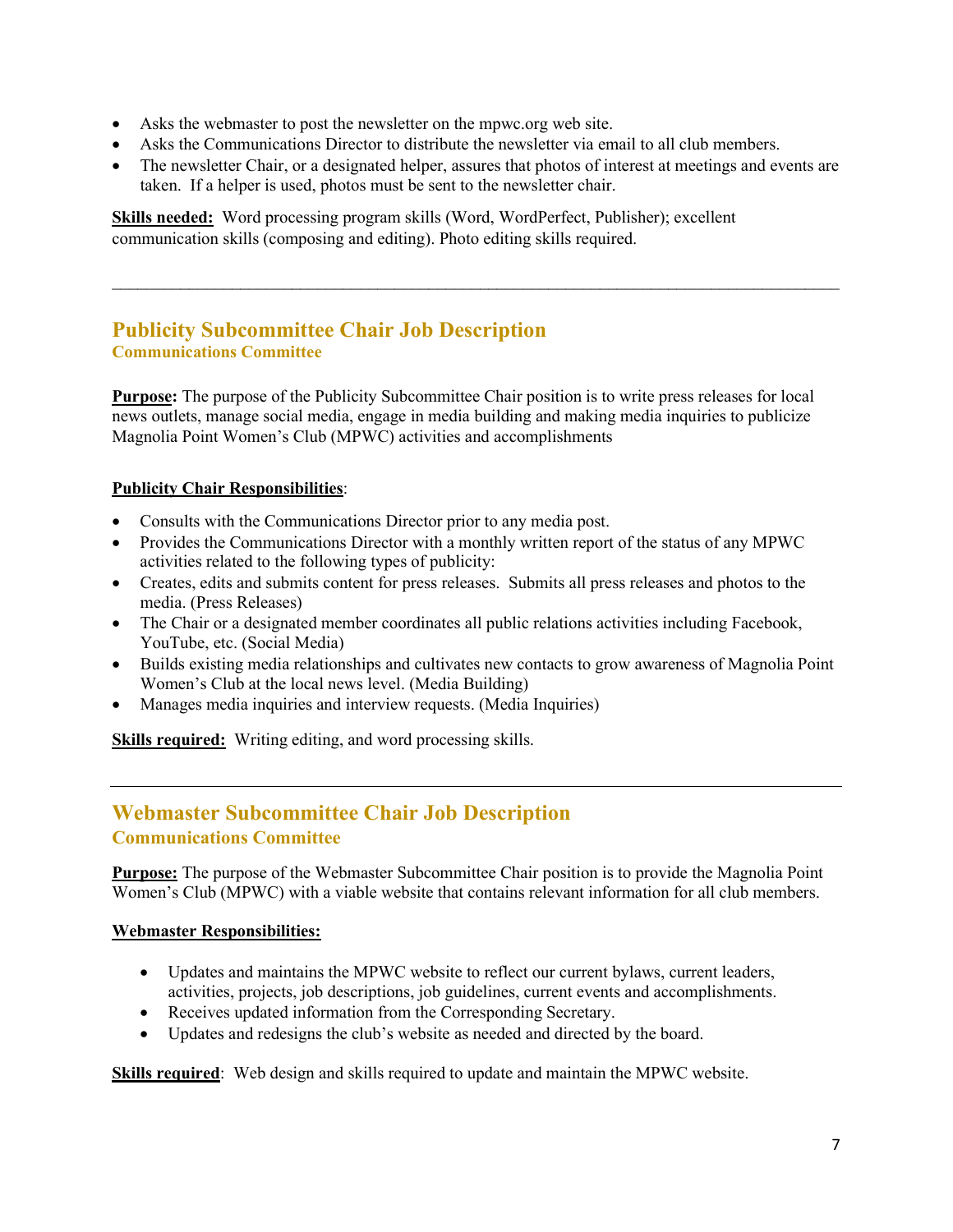# **Member Database Subcommittee Chair Job Description Communications Committee**

**Purpose:** To assure that the Magnolia Point Women's Club member database is updated and maintained on a regular basis and assure the updated directories are made available to its members on an annual basis.

 $\mathcal{L}_\text{max}$  , and the contract of the contract of the contract of the contract of the contract of the contract of

## **Directory Print Chair Responsibilities**:

- Maintain the Club's database of member information during the year.
- Create a pdf file with updated member information for the directory for the printer.
- Receive all new member information as they join and add to the database immediately.
- Make all changes to information as directed by members that includes new phone numbers, email addresses, cancellation of land lines, etc. Remove spouses name and anniversary date as situations arise.
- Make arrangements to deliver printed directories to member's homes.
- Create a Celebration List each month that includes members with birthdays and anniversaries during the coming month. Send to the Director of Communications to send out via email.
- Create member lists of when asked by various committee chairs.
- From time to time, create of list of all member information and have it sent to members to verify any changes needed.

**Skills Required:** Computer skills. An understanding of the importance of follow-up when it comes to maintaining current documents and delivering products requested on time.

# **Printshop Subcommittee Chair Job Description Communications Committee**

**Purpose:** The purpose of the Printshop Subcommittee Chair position is to provide printing services to Magnolia Point Women's Club (MPWC) in response to committee needs.

## **Printshop Chair Responsibilities:**

- Maintains the following items: color printer, paper, card stock, and ink cartridges as needed.
- Orders ink and all supplies through the treasurer.
- Using the club's printer, prints all materials needed but not limited to:
	- $\checkmark$  Directory ad letters, forms, labels
	- $\checkmark$  Charity drive letters and labels
	- $\checkmark$  Arts & Crafts Fair posters, information, vendor forms, etc.
	- $\checkmark$  Luminary Subcommittee order forms, instructions and pamphlets
	- $\checkmark$  Hospitality Subcommittee information (about 10 pages plus the Home Owner's Association Handbook)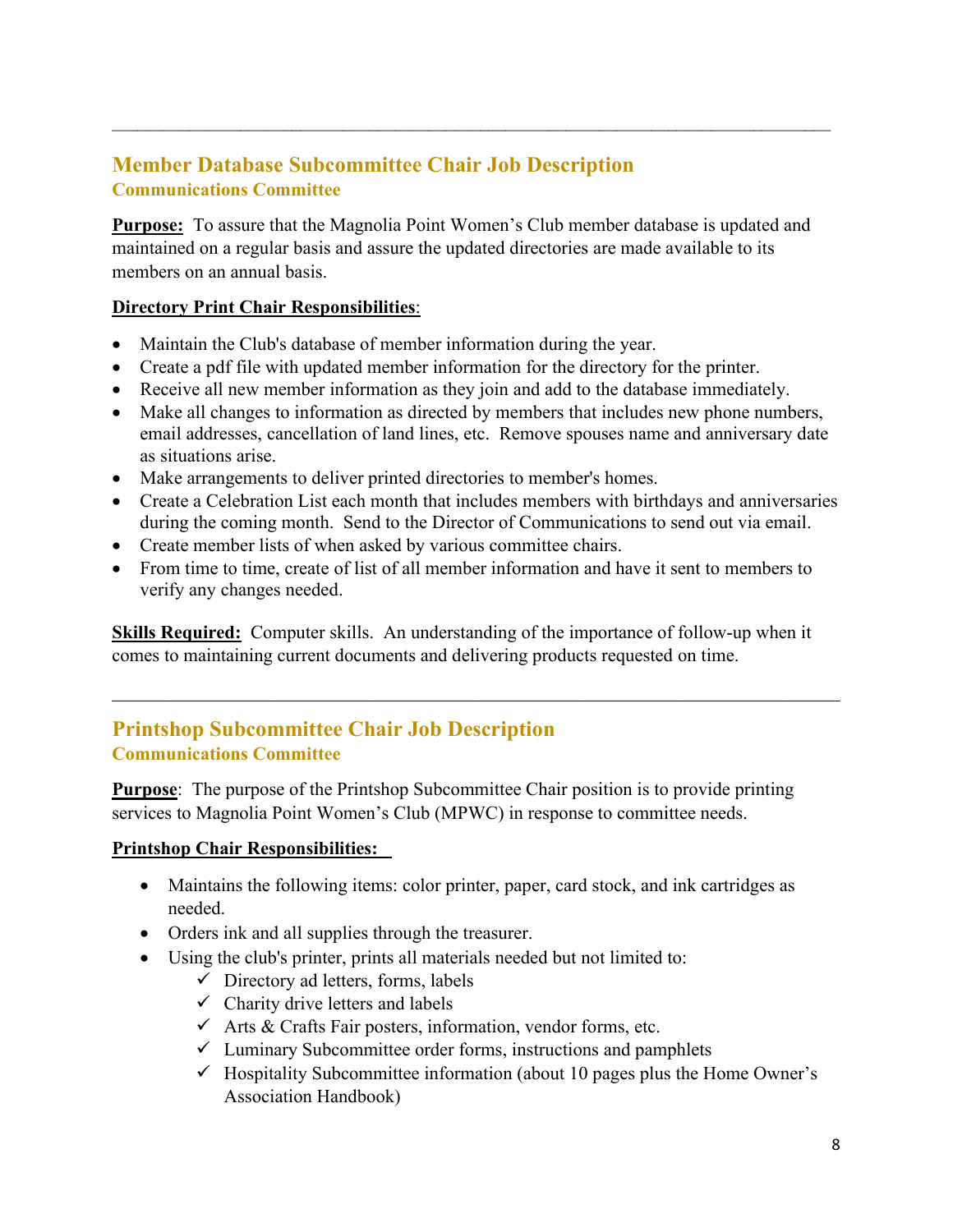$\checkmark$  Invoices the Magnolia Point Community Association for printing the handbook that is given to new residents. Invoice is emailed to the Community Association Manager (CAM).

**Skills Required:** Computer and printer skills. An understanding of the importance of follow-up when it comes to delivering products requested on time.

---------------------------------------------------------------------------------------------------------------------

# **Fundraising Committee Director Job Descriptions**

**Purpose:** The purpose of the Fundraising Committee Director position is to assure that needed fund raisers occur and provide information on all fundraising endeavors of the Magnolia Point Women's Club (MPWC) to the board.

## **Fundraising Director Responsibilities:**

- Manages the following subcommittees: Arts & Craft Fair, Directory Ads, Luminaries and any other fundraising event.
- Receives monthly reports from any active subcommittee, consolidates and provides a monthly written report to the President.
- Meets with all subcommittees and provides insight and oversight on their activities.
- Assists with written articles submitted to the Communications Director for all completed events for publication the *Magnolia News.*
- Assures that a photographer with the Newsletter Committee is available to take pictures at all events.
- Attends board and general MPWC meetings.

**Skills Required:** Committee coordination; word/word perfect computer capability; composing and editing skills.

# **Directory Ads Subcommittee Chair Job Description Fundraising Committee**

**Purpose:** The purpose of the Directory Ads Subcommittee Chair position is to sell advertising in MPWC's annual member directory.

## **Directory Ads Chair Responsibilities:**

- Answers directly to the Fundraising Director.
- As needed works in conjunction with the following: ad designer and reviewer, communications coordinator, treasurer, and sales people.
- Sends letters to existing and prospective advertisers; letters to new businesses may be delivered in person.
- Develops and manages a timeline that spreads from January to June and covers from ad solicitation to directory distribution and sending out thank you letters.
- Updates advertiser information as needed.
- Maintains all directory ad information on a thumb drive.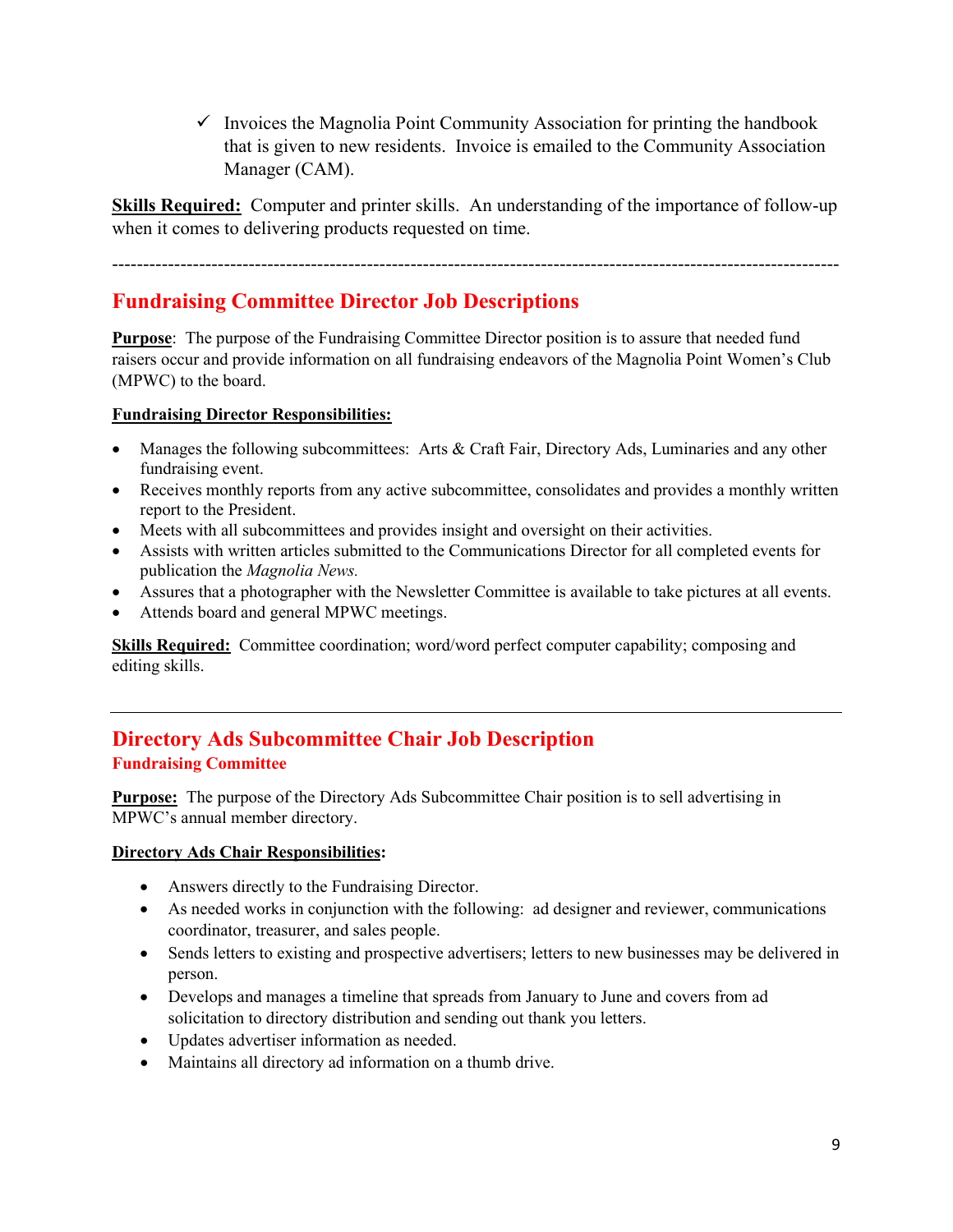**Skills required:** Ability to manage a team and assure that an updated directory is ready by June of any given year. Able to compose letters and interface with local businesses.

## **Arts & Crafts Fair Subcommittee Chair Job Description Fundraising Committee**

**Purpose:** The purpose of the Arts & Crafts Subcommittee Chair position is to oversee and engage in fundraising projects where vendors purchase a booth to sell products and Magnolia Point Women's Club (MPWC) members sell raffle tickets and engage in various other activities to raise money. This effort is in support of MPWCs philanthropic endeavor to raise money for charities.

#### **Arts & Crafts Fair Chair Responsibilities**:

- Responds directly to the Director of Fundraising.
- Provides the Director with a monthly written report on the status of the event.
- After consultation with the Director, asks the board to determine how many events for the year and where and when these events will occur.
- Secures the event venue well in advance of the event.
- Selects a team of MPWC volunteers to manage the various aspects of putting on an event that includes vendors and MPWC member activities.
- Composes vendor solicitation letters with application forms included from corporations and local businesses. Accumulates responses and develops a vendor list.
- Verifies that the application form is current; if updated, provides a copy to the webmaster.
- Works with the Communications Director regarding publicity (flyers, emails, signs); contacts Webmaster Chair to have event on the MPWC web site.
- Orders raffle tickets and any other items needed.
- Assures that the vendor list is finalized, and that the event location is ready for the event.
- Reports all expenditures and income to the board.
- Following the event, sends thank you notes where applicable, sends vendors a feedback form, and works with the Communications Director to compose an article about the success of the event for publication in the *Magnolia News.*

**Skills Required**: Ability to team build, be familiar with word/excel computer programs, compose letters and organize events.

## **Luminary Subcommittee Chair Job Description Fundraising Committee**

**Purpose:** The purpose of the Luminary Subcommittee Chair fundraising position is to manage the purchase and sale of luminaries for "Light Up Magnolia" night each December, the proceeds of which go to support the Magnolia Point Women's Club's (MPWC) philanthropic endeavors.

#### **Luminary Chair Responsibilities:**

• Solicits volunteers to serve as packagers and block captains in the fall.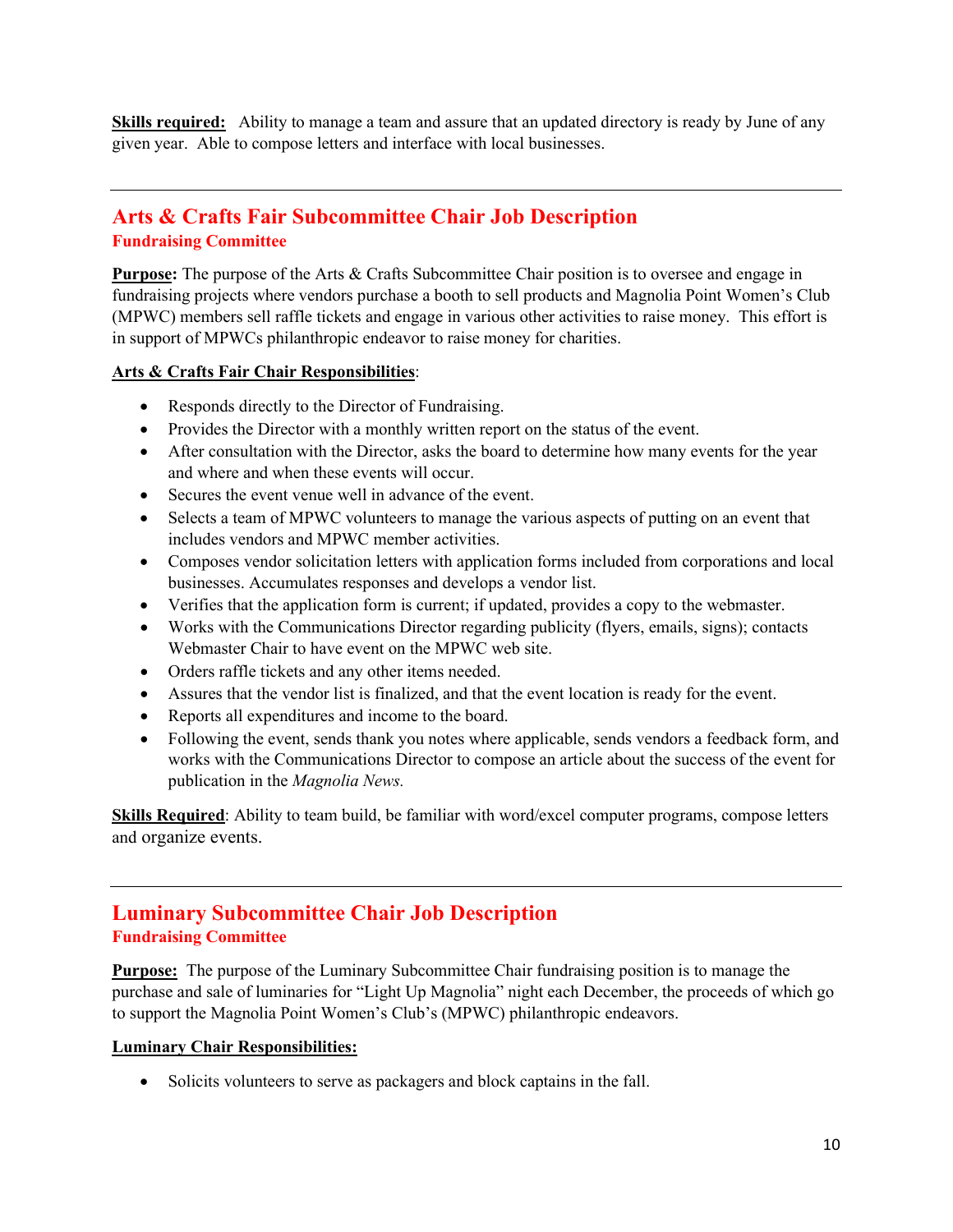- Contacts vendors used and assures that items needed for luminaries (bags, candles, cups, ties) are ordered and on hand in ample time for the event held in early December.
- Meets with block captains in November to plan sales and delivery.
- Prepares a pamphlet to be approved by the board and used by block captains when soliciting sales.
- Solicits board approval of expenses.
- Provides the Treasurer and board with final list of expenses and income.
- Manages the inventory for this event.
- Works with Webmaster Chair and Communications Director to assure that the event is properly advertised on the MPWC web site.
- Works with the Communications Director to compose an article about the success of the event for publication in the *Magnolia News.*
- Provides the Fundraising Director with a status report of this fundraising event on a monthly basis.
- Sends thank you notes to donors of materials used in luminary packages.

**Skill Required**: Team building, bookkeeping, sales, computer including email, and organizational skills.

----------------------------------------------------------------------------------------------------

# **Green Cove Schools (GCS) Committee Director Job Description**

**Purpose:** The purpose of the Green Cove Springs (GCS) Committee Director position is to work with the principal and staff of GCS Schools that include Charles E. Bennett Elementary School (CEB), Bannerman Alternative School (Bannerman), GCS Junior High, and Clay High to aid these students and their families who are in need. This is accomplished through assigned individual school liaisons. The GCS School director may also assist other GCS schools that petition MPWC for assistance.

## **GCS Schools Director Responsibilities:**

- Responsible for selection of individual school chairs (liaisons), gathers information about the needs of these school chairs, and provides a status report regarding all schools' needs to the President.
- Considers and manages other miscellaneous school requests as needed.
- Works with the Treasurer for funds needed for the committee to accomplish its mission.
- All receipts for purchased items must be solicited from GCS Chairs, retained and surrendered to the Treasurer, along with an Expense Reimbursement Form if necessary.
- Works with the Communications Director to manage messages or requests for assistance to general members via email, with approval of the President.
- Composes letters to the community pertaining to GCS schools if needed.
- Organizes the GCS Charity Drive if needed.
- Responsible for appointing liaisons to the GCS schools: Charles E. Bennett, Bannerman Alternative School, GCS Jr. High and Clay High
- Works with the Communications Director to compose articles for publication in the *Magnolia News*  when appropriate.

## **Liaison Responsibilities**:

- Provides the GCS Schools Director with a typed monthly status report regarding the school.
- Organizes members to respond to the principal's requested projects.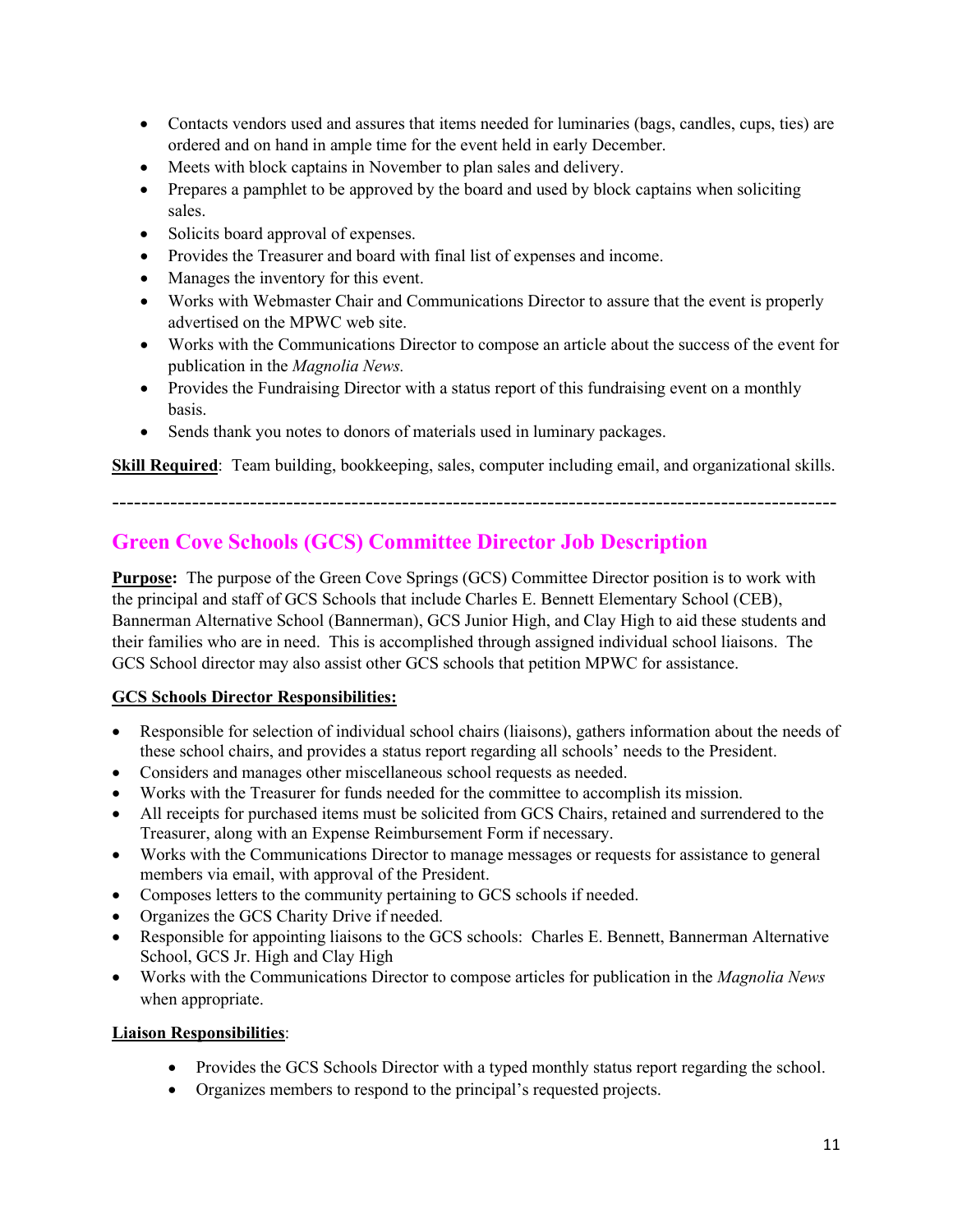- Manages Christmas shopping for eligible children and their families.
- Retains receipts for purchased items and submit to Treasurer.
- Maintains regular contact with the principal and staff of respective school.

**Skills required**: Managing, organizing, word processing and writing skills required.

------------------------------------------------------------------------------------------------------------------------------

## **Grants Committee Director Job Description**

**Purpose:** The purpose of the Grants Committee Director position is to seek grants to augment charitable dollars in promoting MPWC projects and initiatives.

## **Grants Director Responsibilities:**

- Researches avenues for charitable grants and composes requests for grants from appropriate sources.
- Reports monthly in writing directly to the President who in turn reports to the Board.
- Communicates with the Reinhold Foundation that actively provides educational opportunities for MPWC members and shares that information with the President.
- Monitors Reinhold Foundation for seminar opportunities for Club members.
- In charge of Charities/Research.

**Skills required:** Word processing and grant writing.

**Notes**: The only grant in play as of Jan. 2022 is Clay Electric.

Potential sources include but not limited to the following:

- $\checkmark$  Reinhold Foundation
- $\checkmark$  Publix Supermarket Charities
- Walmart
- $\checkmark$  Clay Electric
- $\checkmark$  Elks BPOE 1892
- Wawa Stores

**Membership Committee Director Job Description** 

**Purpose**: The purpose of the Membership Committee Chair position is to identify new members and provide hospitality to Magnolia Point and encourage participation in the Magnolia Point Women's Club (MPWC). It further works through its subcommittees to communicate with and assist existing MPWC members in times of illness, hospitalization and family death.

-------------------------------------------------------------------------------------------------------------------------------

## **Membership Director Responsibilities:**

- Responsible for filling the subcommittee chair positions.
- Reports to the board on subcommittee activities and attends board meetings.
- Manages the subcommittees of Hospitality, Sunshine and Helping Hands.
- Retrieves a copy of new member registration from May Management as well as from Magnolia Point Golf and Country Club and MPWC neighbors.
- Assures that MPWC club members receive new a /name tag, and the member handbook containing a list of members, addresses, phone numbers and emails.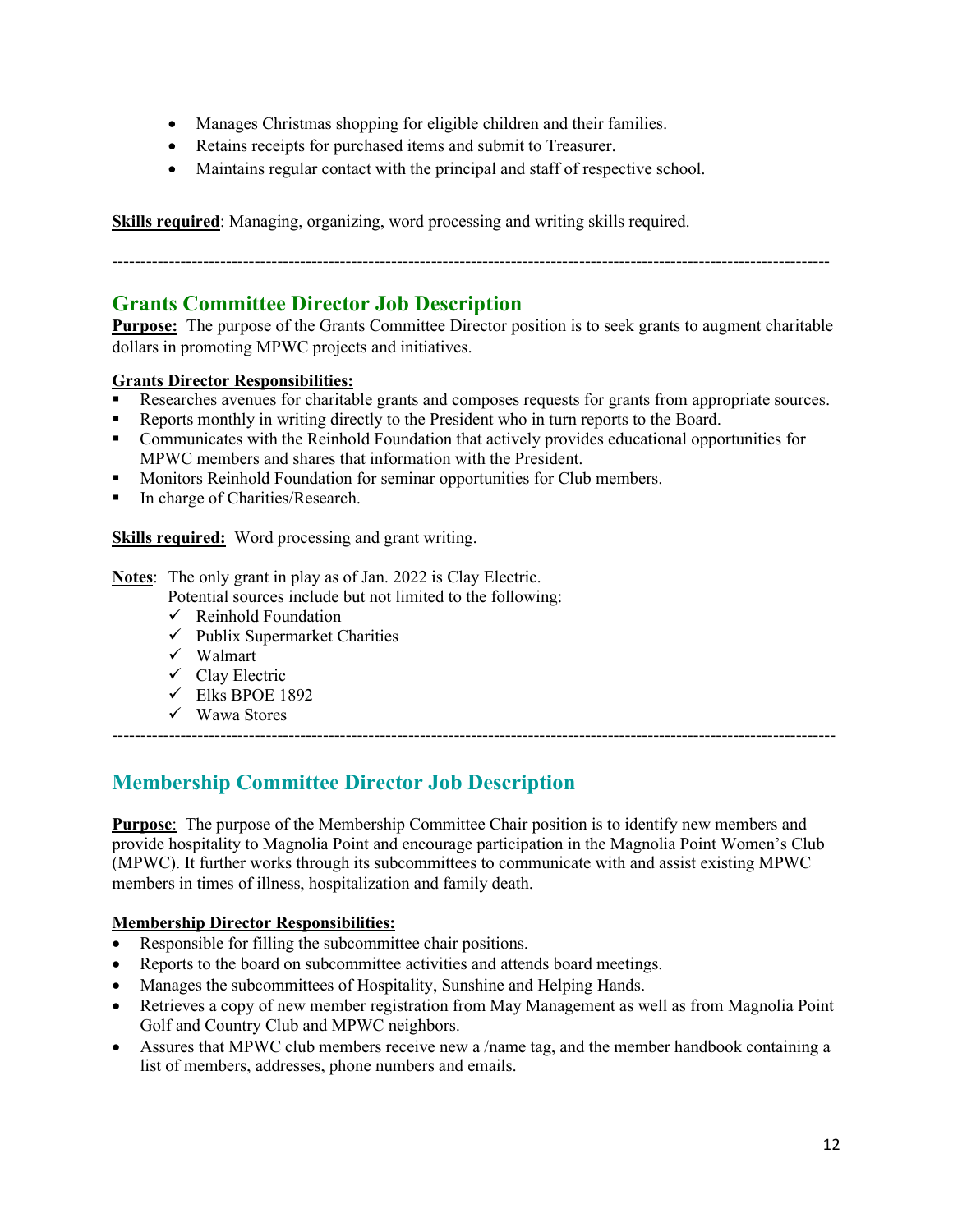- Assists Hospitality in gathering folders that contain information from the Magnolia Point Golf & Country Club and information from the Magnolia Point HOA and the MPWC for distribution to new residents.
- Manages annual membership renewals. Payments are given to the treasurer; Director is responsible to check with those members who are late to see if they will renew.
- Assures that someone on her subcommittee is sitting with new members at their first few meetings, and taking a picture of any new member who attends for *The Magnolia News*.
- Works with the Communications Director to assure an article about new members is provided to the *Magnolia News*.
- Inform new members of contact numbers for activities they checked on the registration form to encourage and foster participation

**Skills required:** The position requires a person with some organizational skills, an understanding of the importance of following up with new members and a welcoming personality who is vested in the mission of the MPWC.

## **Hospitality Subcommittee Chair Job Description Membership Committee**

**Purpose:** The purpose of the Hospitality Subcommittee Chair position is to visit and welcome new residents to Magnolia Point, introduce them to the Magnolia Point Women's Club (MPWC), and make them feel welcomed to the neighborhood.

#### **Hospitality Chair Responsibilities:**

- Reports monthly in writing to the Membership Director who, in turn, reports to the board.
- Identifies new residents as provided by May Management.
- Visits new residents in the community and provides them with folders put together with the help of the Membership Director containing pertinent information: One from Magnolia Point Golf & Country Club; the other folder has two sets of information, from the HOA and from the MPWC. A drink or food coupon from the Magnolia Point Golf and Country Club and/or the MPWC may be included.
- Invites and hopefully accompanies new residents to a club meeting or function for introduction.
- Works with the Communications Director to compose articles for publication in the *Magnolia News* when appropriate.

**Skills:** The position requires a person with some organizational skills, an understanding of the importance of following up with new members and a welcoming personality who is vested in the mission of the MPWC.

## **Helping Hands Subcommittee Chair Job Description Membership Committee**

**Purpose:** The purpose of the Helping Hands Subcommittee Chair position is to assist members and/or their families in the event of illness or death. This group includes the Chair and a group of a Magnolia Point Women's Club (MPWC) volunteer members who assist with meals and or other needs.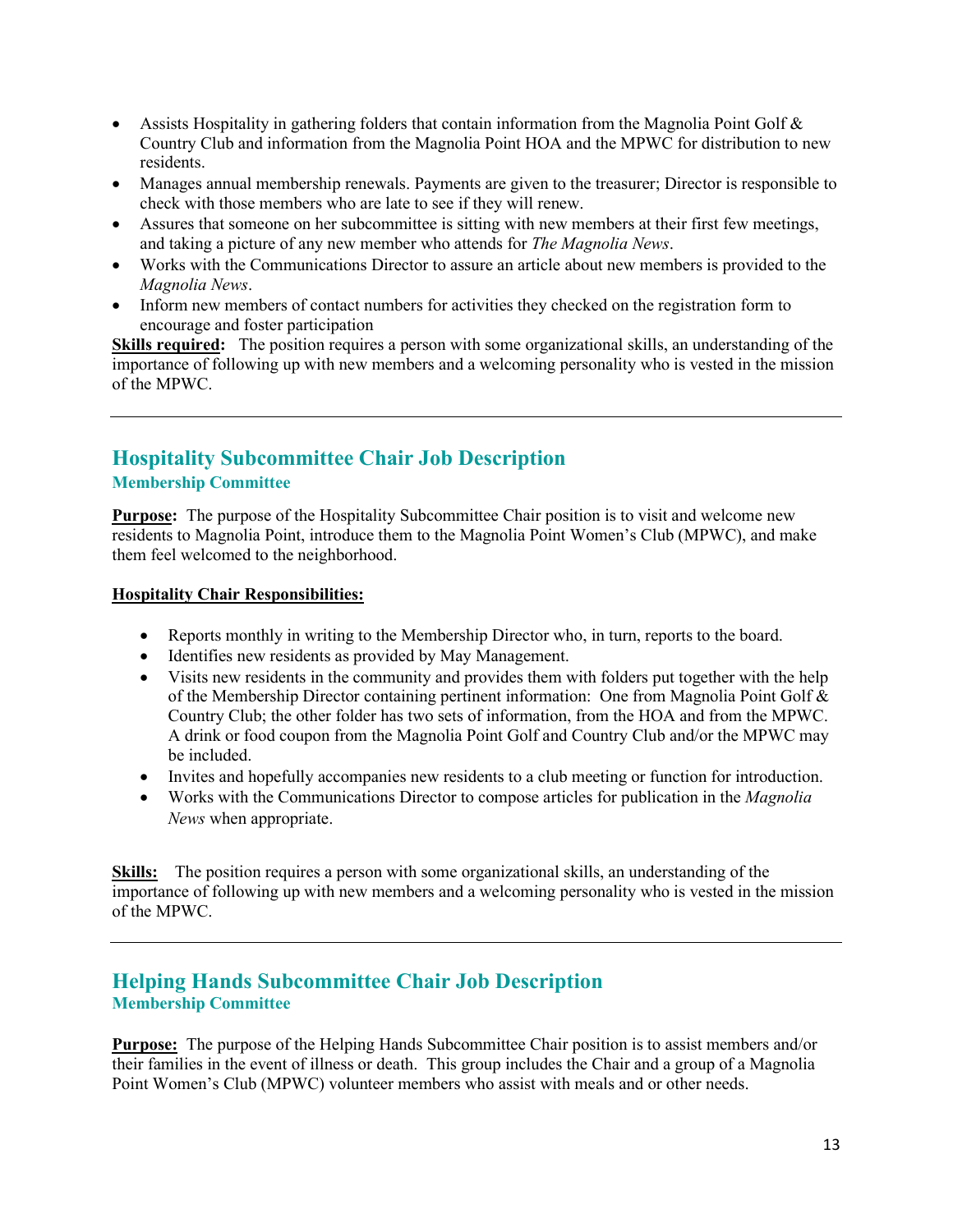#### **Helping Hands Chair Responsibilities:**

- Reports directly to the Membership Director monthly in writing regarding recent activities
- Once a request from the family in need comes to MPWC, the Chair and family determine how Helping Hands can be of assistance. The Chair then plans and organizes how these needs will be met.
- In concurrence with the President once the request is received, the Chair responds to the family's needs within reason.
- In consultation with the President, the Chair determines if notice may be shared with members and what the notice will include.
- Determines the following: To assure success in being responsive to the request, it is in the best interest of the family in need to have one single point of contact to handle delivery of all good will.
- Relies on the kindness and generosity of MPWC volunteers and does not use MPWC monies.
- Maintains a list of all volunteers to include email address and phone numbers to be shared with the President and updated as needed.

**Skills required:** Ability to develop and maintain a spread sheet with pertinent information regarding volunteers. The ability to use Meal Train. Willingness to work with families in need and manage volunteers and the need required.

## **Sunshine Subcommittee Chair Job Description Membership Committee**

**Purpose:** the purpose of the Sunshine Subcommittee Chair position is to sympathetically represent Magnolia Point Women's Club (MPWC) at times when a member is ill, hospitalized or if death occurs in the family.

## **Sunshine Chair Responsibilities**:

- Reports directly to the Membership Director in writing monthly regarding activities carried out.
- Purchases the appropriate cards and composes get well, sympathy or general notes to members who are ill, hospitalized or have had a death in the family.
- Purchases and assures delivery of some token of concern (bud vase, balloon) for hospitalizations.
- Interfaces with the Helping Hands Subcommittee Chair to stay apprised of members' status and needs.

**Skill Required:** Ability to compose notes or select appropriate cards and tokens of concerns for anyone who is ill, hospitalized or experiences a death in the family.

# **Scholarship Committee Director Job Description**

**Purpose**: The purpose of the Scholarship Committee Chair position is to award scholarships to deserving female students who attend Clay High and who are in need of financial assistance to pursue a higher education. Selection is based on a student's financial need, academic standing, extracurricular activities and community service.

## **Director Responsibilities:**